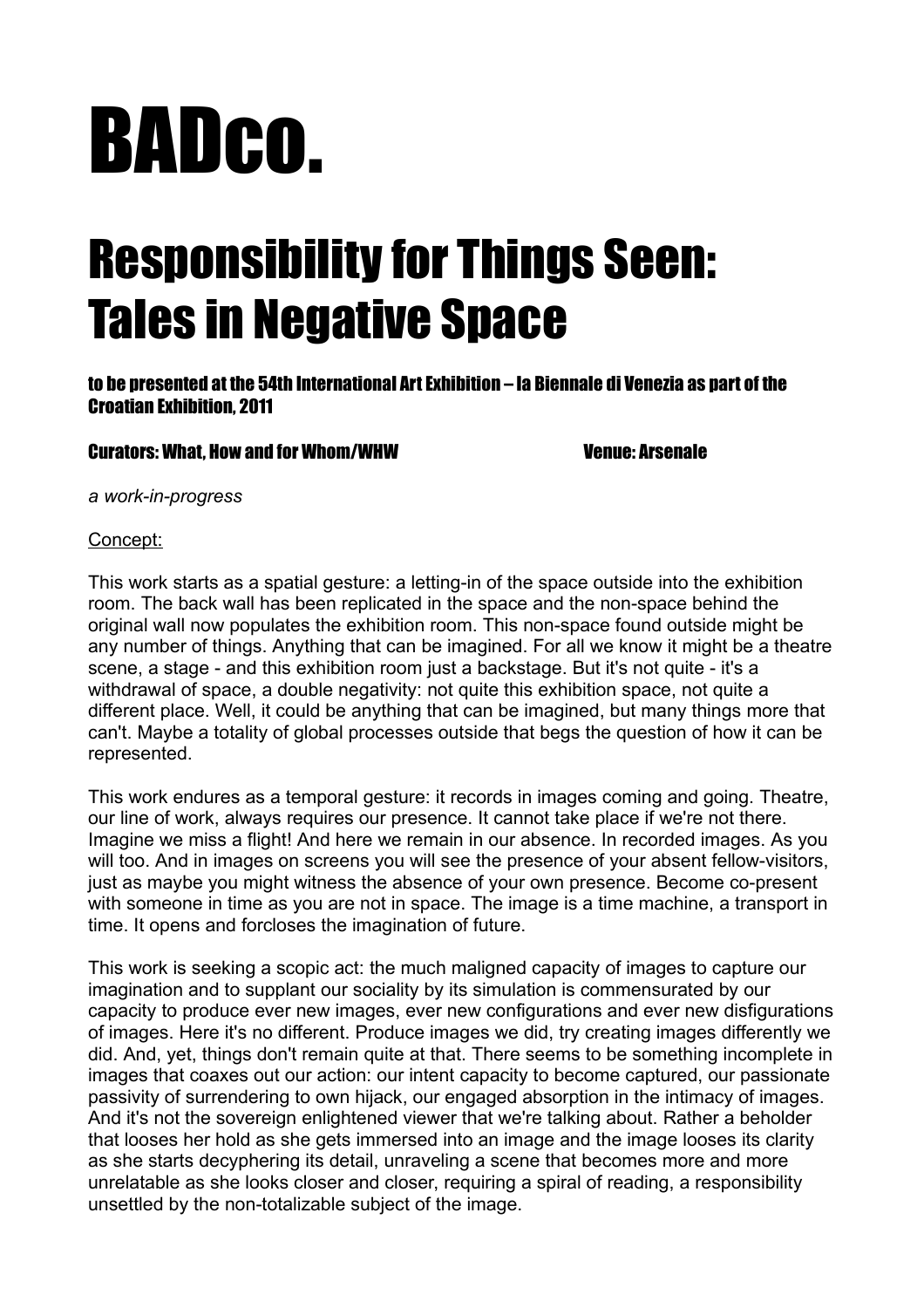

BADco. / arsenale / croatia exibition space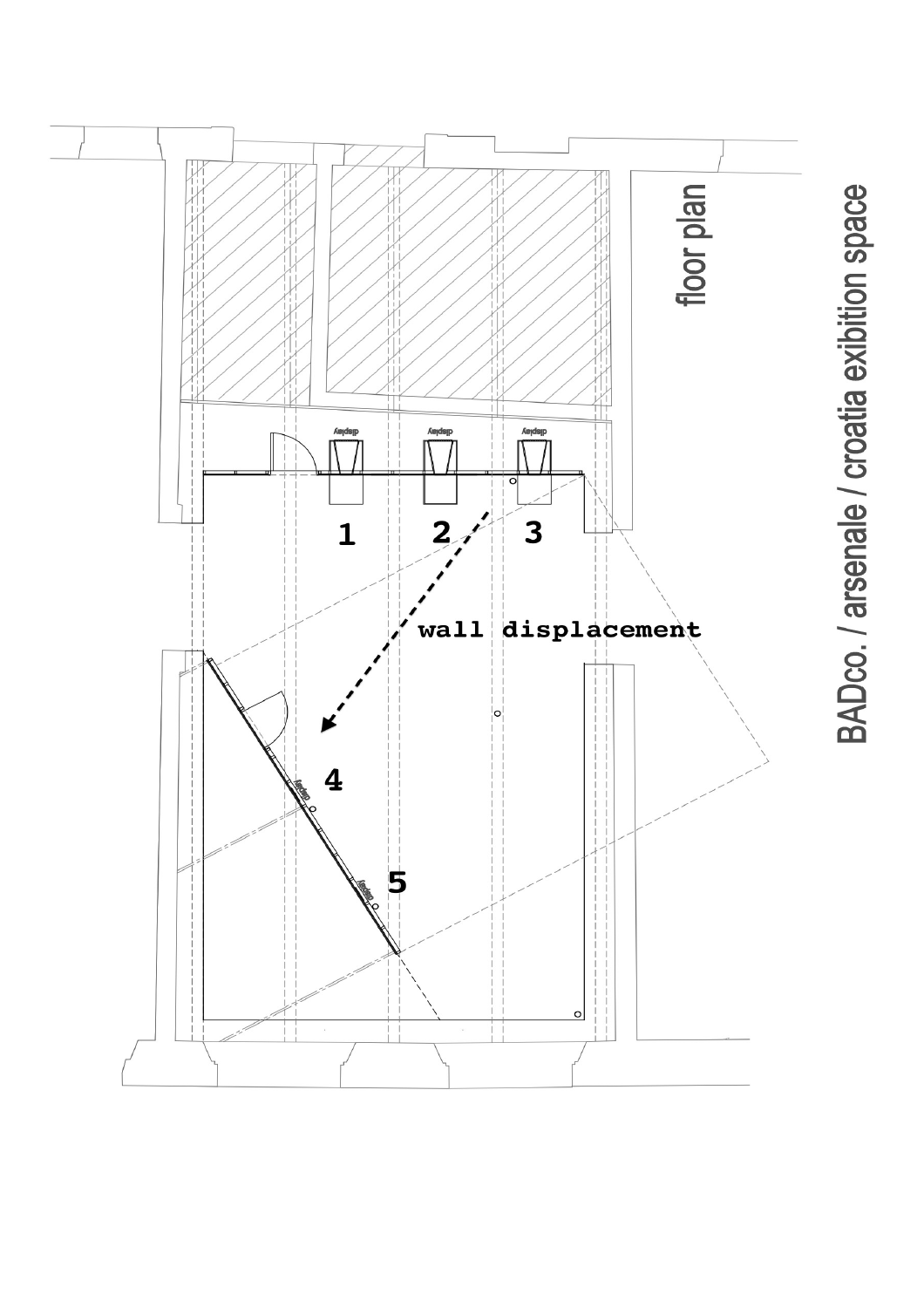#### Description:

*Responsibility for Things Seen: Tales in Negative Space* is a specific form of "theater by other means" based on the application of analytical performative principles of BADco. to the case of the labor of images in engaging with our collective imagination.

The primary operation of the work is a suggestion of an existence of a performance space behind the doors of the room adjoining the exhibition space, and the displacement of a duplicate of the separating wall into the exhibition space. This new spatial setup becomes the analytical frame of examination of the conditions of emergence of cinematic and photographic images of the spatial transformation that gives a glimpse of insight into narratives of the future.

A door cracked open on the edge of the exhibition space (leading to a storage area visitors cannot enter) offers a glance of a theatrical staging (curtains, light changes...), suggesting an imagined space of the stage behind the door. The exhibition space holds five continuously active video displays, three set behind the wall of the adjoining room and accessible through cut-outs in the wall, and two on the displaced duplicate wall. These elements make up the integral single artwork of BADco.

The **first** (**1** on the floorplan) of the three displays set behind the wall of the adjoining room shows a black and white photo-film montage of still images. The film follows the staging of the construction and displacement of the exhibition space wall set in an infinite white space, but also presents two other possible principles of spatial organization lead by ideas of parametricism and pseudomodernity. The film is accompanied by a narrative describing a mobilization of the maximum of collective imagination of the future on behalf of a maximum of individual profit in the future.

The **second** (**2** on the floorplan) display shows a live-edit of two aerial shots from a high stationary camera position in the exhibition space. The first is a recording of choreographic and visual structures of pedestrian movement performed by BADco. The second, overlayed and in proportion, is a simulcast of the segment of the floor plan of the exhibition space adjoining the back of the displaced wall – a "negative" space populated by movement of the exhibition visitors. The spectator is thus observing a combination of choreographed movement of performers not present in the actual exhibition space and the inadvertent movement of the present exhibition visitors. The choreographed movement of performers is based on an analysis of focal points of the visitors' observing in the real exhibition space, possible dynamics of visitor movement, and referential displays of the space pertaining to the concerns of the artwork (the studio choreography of the first science fiction film *Le voyage dans la lune*, the films of Tomislav Gotovac, architectural plans, spatial interventions in the exhibition space, etc.)

The **third** (**3** on the floorplan) display presents a live camera shot altered by software that erases on site exhibition visitors from the image when the space is more populated, and adds more previously recorded visitors to the image when the intensity of presence of visitors in the space is lower.

The displays on the "back" of the displaced duplicate wall (displays **4** and **5)** show short film narratives live-edited through complex software operations using live feed from five cameras in the exhibition space and prerecorded material showing performers during the exhibition set up, immediately prior to and during the opening of the exhibition. Every display shows several films based on textual narratives present in the films' subtitles. The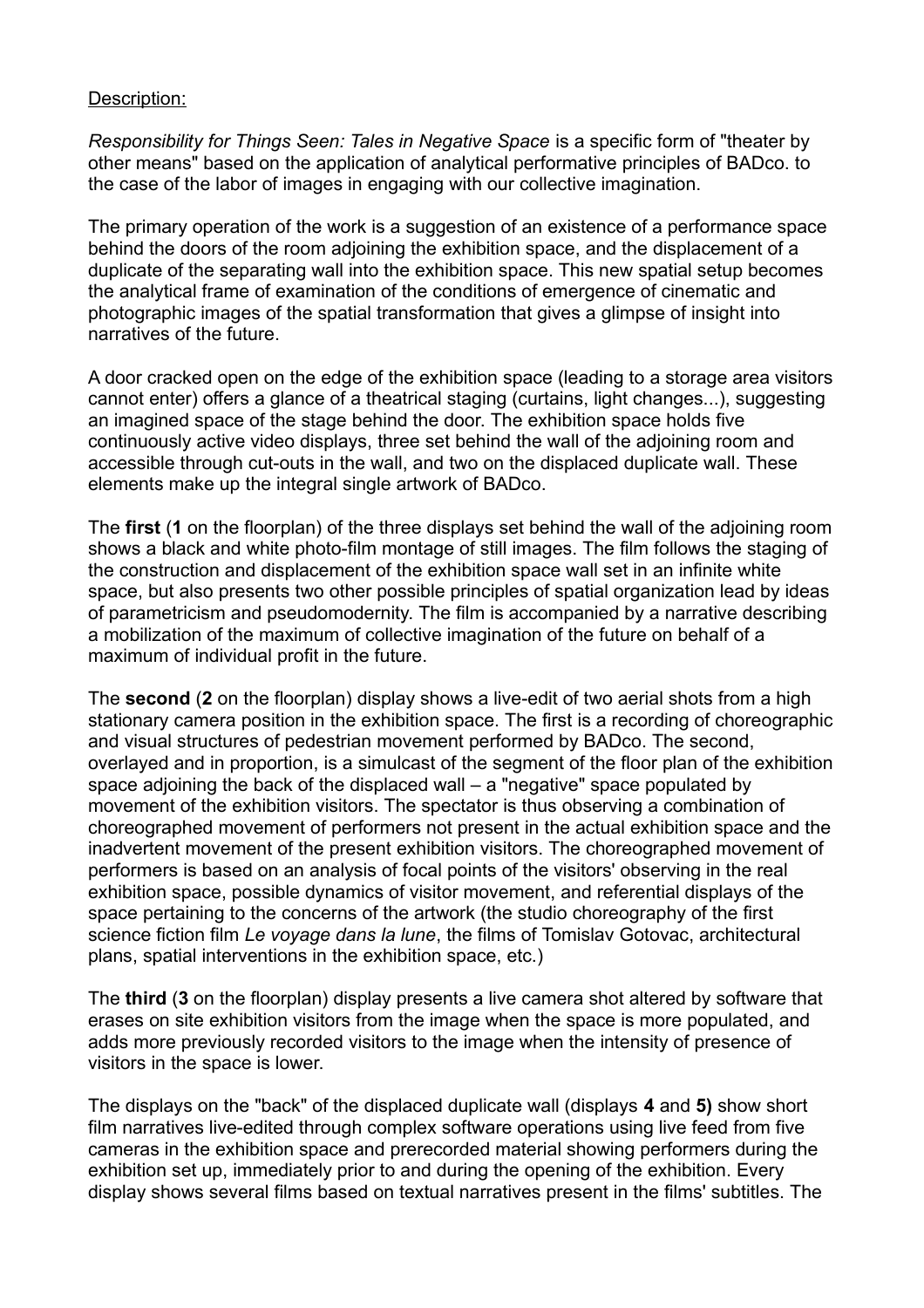narratives and particular camera angles suggest the exhibition visitors are the protagonists of the films, and BADco. performers are the films' extras – corresponding with Tomislav Gotovac's practice to appear as an extra or in cameo roles incorporating his performance art pieces into established film productions. One display shows live-edited moving images, and the other is a live-edit of still shots. The computer server connecting the cameras and the displays will also store the totality of the cameras' feed of the full duration of the exhibition. The shown film narratives relate to an interpretation of images that tie collective imagination into visions of the future.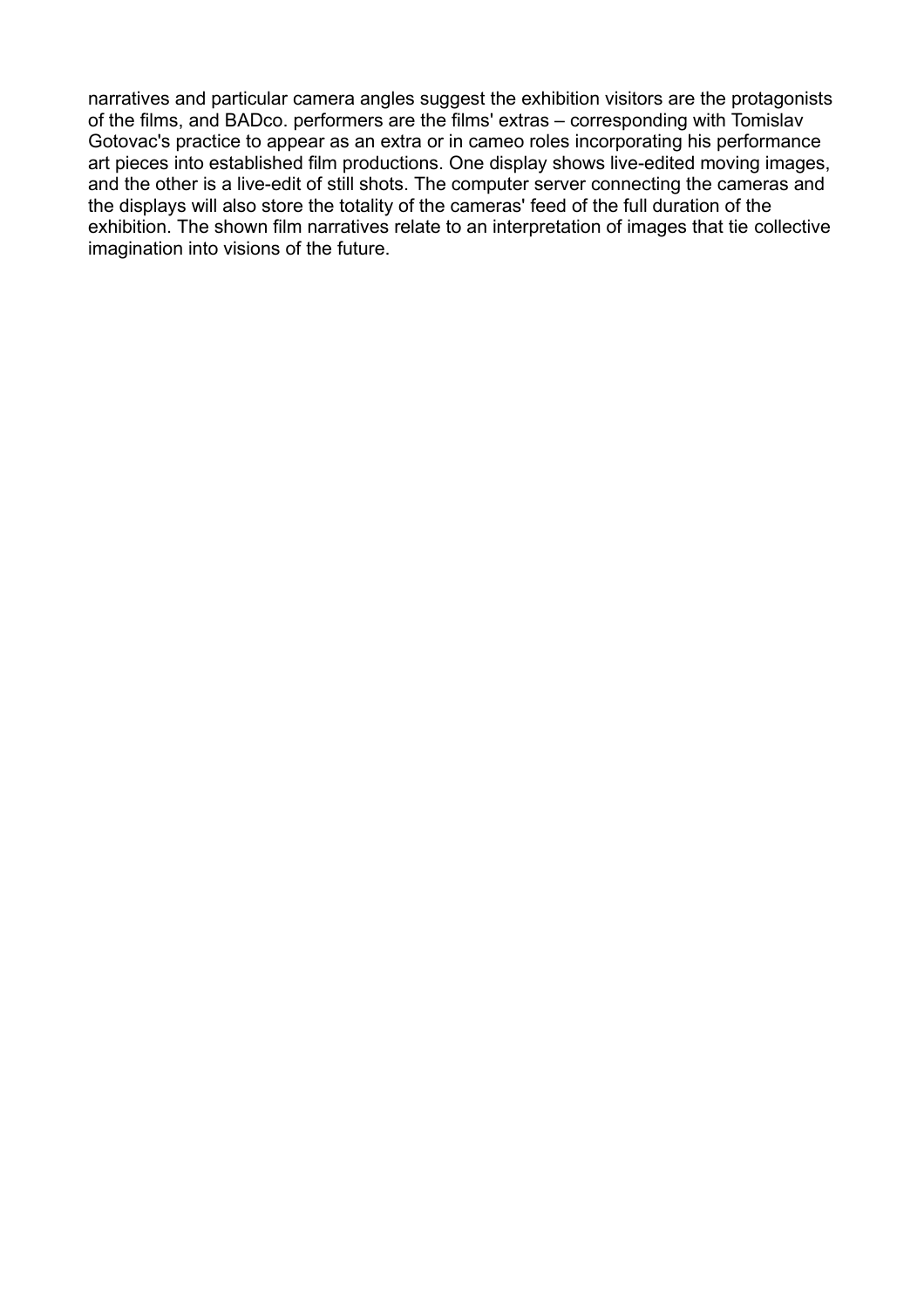### **BADco.** *Responsibility for Things Seen: Tales in Negative Space*

to be presented at the 54th International Art Exhibition – la Biennale di Venezia as part of the Croatian Exhibition, 2011

Curators: What, How and for Whom/WHW

Venue: Arsenale

*a work-in-progress*

BADco. are Pravdan Devlahović, Ivana Ivković, Ana Kreitmeyer, Tomislav Medak, Goran Sergej Pristaš, Nikolina Pristaš, Lovro Rumiha and Zrinka Užbinec

Software and interactive installation: Daniel Turing

Light design: Alan Vukelić Cinematography and still photography: Dinko Rupčić Camera assistant: Hrvoje Franjić Video editing: Iva Kraljević Costumes: Silvio Vujičić Architect: Ana Martina Bakić Additional performer: Ivo Kušek Architectural visualisation: Antun Sevšek Draftsmen: Igor Pauška, Slaven Josip Delalle Production assistant: Valentina Orešić Modelers: Lidija Živković, Ivana Hribar, Barbara Radelj Promotional photos: Dinko Rupčić, Ivan Kuharić Props production: Zagreb Youth Theatre workshop

Coproduced by: BADco., Ministry of Culture of the Republic of Croatia and Zagreb Youth Theatre.

Supported by: City Office for Culture, Education and Sports - City of Zagreb

BADco. is co-organizer of LABO21 - European Platform for Interdisciplinary Research on Artistic Methodologies, a partner project of BADco. (Zagreb), BUDA Arts Center (Kortrijk), Laboratorium (Antwerp) and University of Circus and Dance (Stockholm). With the support of the Culture Programme of the European **Commission**